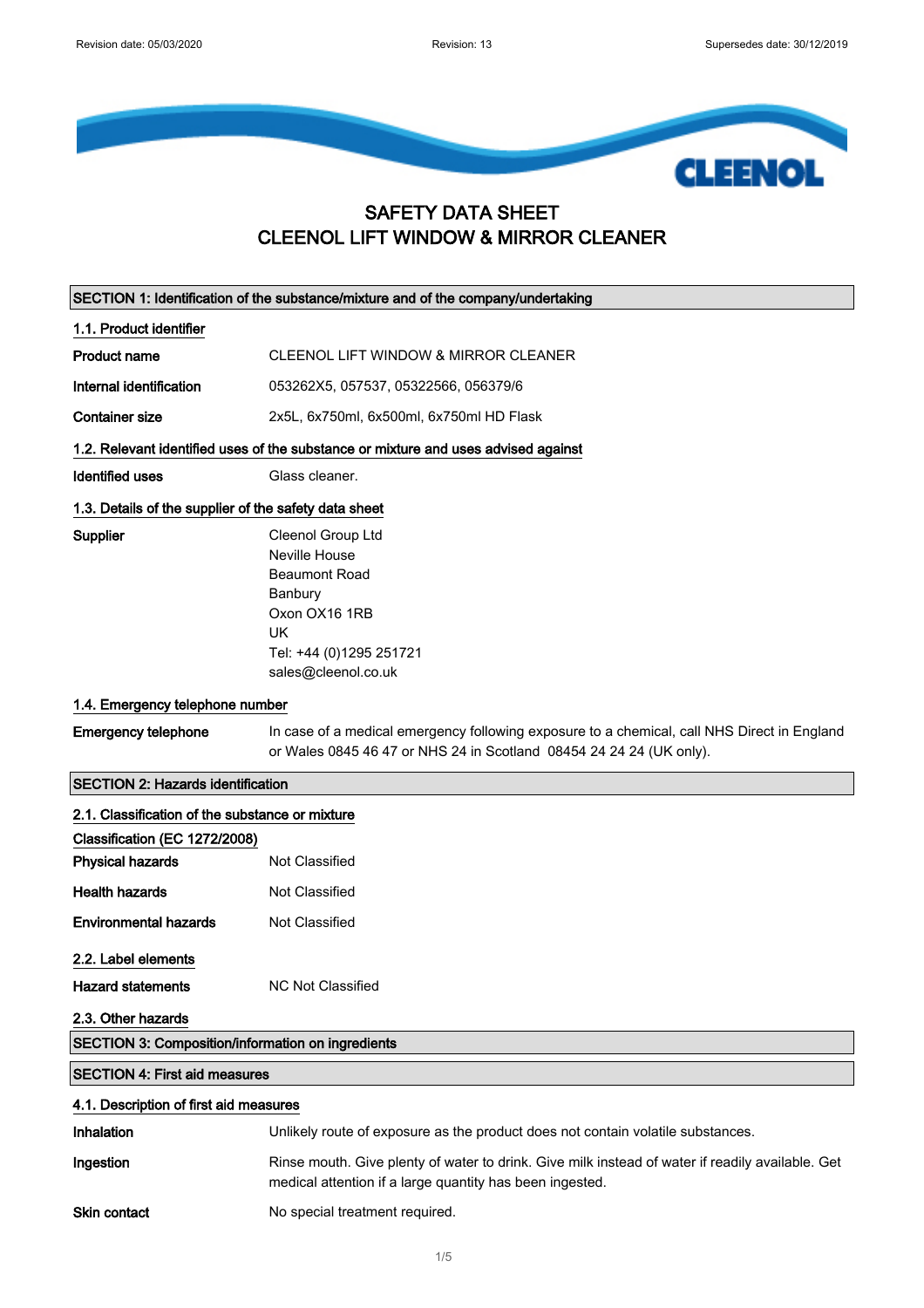| Eye contact                                                | Rinse with water. No special treatment required.                                                                                                                                                                                                     |  |
|------------------------------------------------------------|------------------------------------------------------------------------------------------------------------------------------------------------------------------------------------------------------------------------------------------------------|--|
|                                                            | 4.2. Most important symptoms and effects, both acute and delayed                                                                                                                                                                                     |  |
| <b>General information</b>                                 | The product is considered to be a low hazard under normal conditions of use.                                                                                                                                                                         |  |
| Inhalation                                                 | No adverse effects known.                                                                                                                                                                                                                            |  |
| Ingestion                                                  | No harmful effects expected from quantities likely to be ingested by accident.                                                                                                                                                                       |  |
| Skin contact                                               | No adverse effects known.                                                                                                                                                                                                                            |  |
| Eye contact                                                | No adverse effects known.                                                                                                                                                                                                                            |  |
|                                                            | 4.3. Indication of any immediate medical attention and special treatment needed                                                                                                                                                                      |  |
| <b>Specific treatments</b>                                 | Treat symptomatically.                                                                                                                                                                                                                               |  |
| <b>SECTION 5: Firefighting measures</b>                    |                                                                                                                                                                                                                                                      |  |
| 5.1. Extinguishing media                                   |                                                                                                                                                                                                                                                      |  |
| Suitable extinguishing media                               | The product is not flammable. Use fire-extinguishing media suitable for the surrounding fire.                                                                                                                                                        |  |
| Unsuitable extinguishing<br>media                          | None known.                                                                                                                                                                                                                                          |  |
| 5.2. Special hazards arising from the substance or mixture |                                                                                                                                                                                                                                                      |  |
| Specific hazards                                           | None known.                                                                                                                                                                                                                                          |  |
| 5.3. Advice for firefighters                               |                                                                                                                                                                                                                                                      |  |
| Protective actions during<br>firefighting                  | No specific firefighting precautions known.                                                                                                                                                                                                          |  |
| Special protective equipment<br>for firefighters           | Use protective equipment appropriate for surrounding materials. Firefighter's clothing<br>conforming to European standard EN469 (including helmets, protective boots and gloves) will<br>provide a basic level of protection for chemical incidents. |  |
| <b>SECTION 6: Accidental release measures</b>              |                                                                                                                                                                                                                                                      |  |
|                                                            | 6.1. Personal precautions, protective equipment and emergency procedures                                                                                                                                                                             |  |
| <b>Personal precautions</b>                                | Do not touch or walk into spilled material. Take care as floors and other surfaces may become<br>slippery.                                                                                                                                           |  |
| 6.2. Environmental precautions                             |                                                                                                                                                                                                                                                      |  |
|                                                            |                                                                                                                                                                                                                                                      |  |
| <b>Environmental precautions</b>                           | Not regarded as dangerous for the environment.                                                                                                                                                                                                       |  |
| 6.3. Methods and material for containment and cleaning up  |                                                                                                                                                                                                                                                      |  |
| Methods for cleaning up                                    | Flush away spillage with plenty of water.                                                                                                                                                                                                            |  |
| 6.4. Reference to other sections                           |                                                                                                                                                                                                                                                      |  |
| Reference to other sections                                | For personal protection, see Section 8. For waste disposal, see Section 13.                                                                                                                                                                          |  |
| <b>SECTION 7: Handling and storage</b>                     |                                                                                                                                                                                                                                                      |  |
| 7.1. Precautions for safe handling                         |                                                                                                                                                                                                                                                      |  |
| <b>Usage precautions</b>                                   | No specific requirements are anticipated under normal conditions of use.                                                                                                                                                                             |  |
|                                                            | 7.2. Conditions for safe storage, including any incompatibilities                                                                                                                                                                                    |  |
| <b>Storage precautions</b>                                 | Keep only in the original container.                                                                                                                                                                                                                 |  |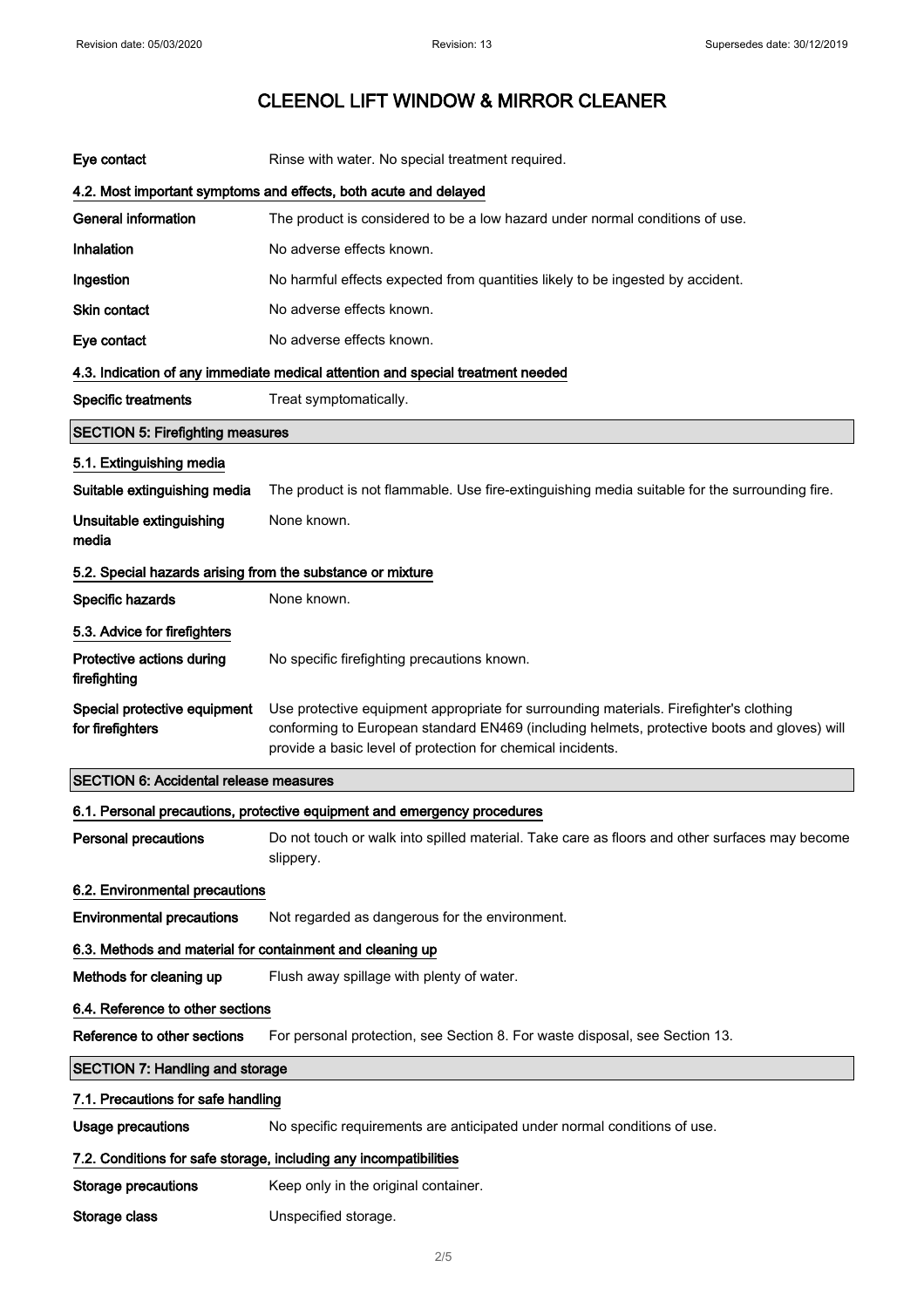## 7.3. Specific end use(s)

Specific end use(s) The identified uses for this product are detailed in Section 1.2. Refer to Product Use Guide (PUG) for further information.

| <b>SECTION 8: Exposure controls/Personal protection</b> |                                                                          |  |
|---------------------------------------------------------|--------------------------------------------------------------------------|--|
| 8.1. Control parameters                                 |                                                                          |  |
| 8.2. Exposure controls                                  |                                                                          |  |
| <b>Protective equipment</b>                             |                                                                          |  |
| Appropriate engineering<br>controls                     | Not applicable.                                                          |  |
| Eye/face protection                                     | Not required under normal conditions of use.                             |  |
| Hand protection                                         | No specific requirements are anticipated under normal conditions of use. |  |
| <b>Respiratory protection</b>                           | No specific requirements are anticipated under normal conditions of use. |  |

## SECTION 9: Physical and chemical properties

## 9.1. Information on basic physical and chemical properties

| Appearance                           | Clear liquid.                                                       |  |
|--------------------------------------|---------------------------------------------------------------------|--|
| Colour                               | Blue.                                                               |  |
| Odour                                | Detergent.                                                          |  |
| pH                                   | pH (concentrated solution): 7 - 8                                   |  |
| <b>Melting point</b>                 | Not applicable.                                                     |  |
| Flash point                          | Not applicable.                                                     |  |
| Flammability (solid, gas)            | Not applicable.                                                     |  |
| <b>Relative density</b>              | 1.001 @ 20°C                                                        |  |
| Solubility(ies)                      | Soluble in water.                                                   |  |
| Auto-ignition temperature            | Not applicable.                                                     |  |
| <b>Decomposition Temperature</b>     | Not determined.                                                     |  |
| <b>Viscosity</b>                     | Non-viscous.                                                        |  |
| <b>Explosive properties</b>          | Not applicable.                                                     |  |
| <b>Oxidising properties</b>          | Does not meet the criteria for classification as oxidising.         |  |
| 9.2. Other information               |                                                                     |  |
| <b>Refractive index</b>              | $0.5 - 0.9$                                                         |  |
| Volatile organic compound            | This product contains a maximum VOC content of <1 %.                |  |
| SECTION 10: Stability and reactivity |                                                                     |  |
| 10.1. Reactivity                     |                                                                     |  |
| Reactivity                           | There are no known reactivity hazards associated with this product. |  |
| 10.2. Chemical stability             |                                                                     |  |
| <b>Stability</b>                     | Stable at normal ambient temperatures and when used as recommended. |  |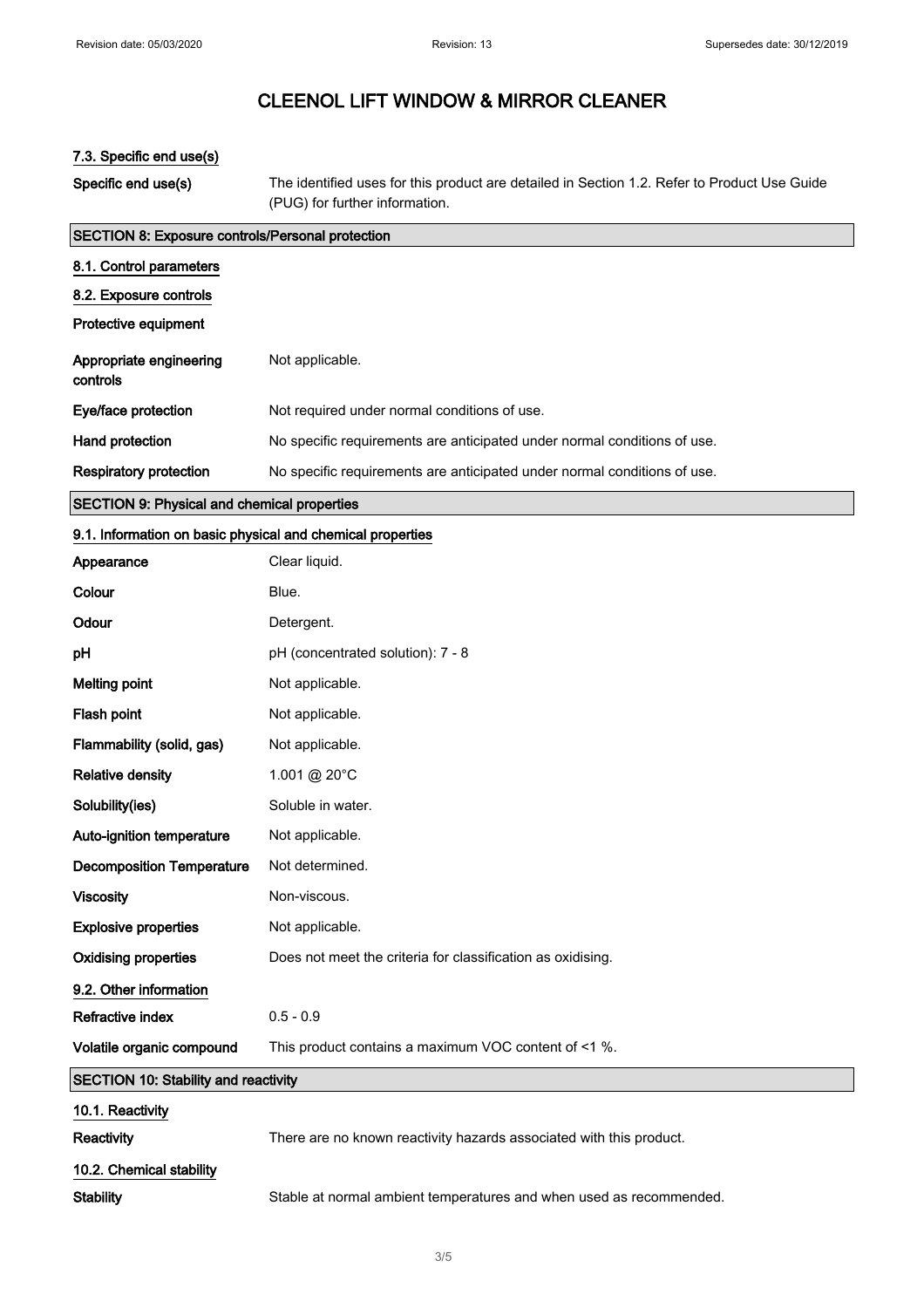| 10.3. Possibility of hazardous reactions     |                                                                                                                                                                                                          |  |
|----------------------------------------------|----------------------------------------------------------------------------------------------------------------------------------------------------------------------------------------------------------|--|
| Possibility of hazardous<br>reactions        | No potentially hazardous reactions known.                                                                                                                                                                |  |
| 10.4. Conditions to avoid                    |                                                                                                                                                                                                          |  |
| <b>Conditions to avoid</b>                   | None known.                                                                                                                                                                                              |  |
| 10.5. Incompatible materials                 |                                                                                                                                                                                                          |  |
| <b>Materials to avoid</b>                    | No specific material or group of materials is likely to react with the product to produce a<br>hazardous situation.                                                                                      |  |
| 10.6. Hazardous decomposition products       |                                                                                                                                                                                                          |  |
| Hazardous decomposition<br>products          | No known hazardous decomposition products.                                                                                                                                                               |  |
| <b>SECTION 11: Toxicological information</b> |                                                                                                                                                                                                          |  |
| 11.1. Information on toxicological effects   |                                                                                                                                                                                                          |  |
| <b>SECTION 12: Ecological information</b>    |                                                                                                                                                                                                          |  |
| Ecotoxicity                                  | No negative effects on the aquatic environment are known.                                                                                                                                                |  |
| 12.1. Toxicity                               |                                                                                                                                                                                                          |  |
| 12.2. Persistence and degradability          |                                                                                                                                                                                                          |  |
|                                              | Persistence and degradability Expected to be readily biodegradable.                                                                                                                                      |  |
| 12.3. Bioaccumulative potential              |                                                                                                                                                                                                          |  |
| <b>Bioaccumulative potential</b>             | No potential for bioaccumulation.                                                                                                                                                                        |  |
| 12.4. Mobility in soil                       |                                                                                                                                                                                                          |  |
| <b>Mobility</b>                              | Soluble in water.                                                                                                                                                                                        |  |
| 12.5. Results of PBT and vPvB assessment     |                                                                                                                                                                                                          |  |
| <b>Results of PBT and vPvB</b><br>assessment | This product does not contain any substances classified as PBT or vPvB.                                                                                                                                  |  |
| 12.6. Other adverse effects                  |                                                                                                                                                                                                          |  |
| Other adverse effects                        | Not applicable.                                                                                                                                                                                          |  |
| <b>SECTION 13: Disposal considerations</b>   |                                                                                                                                                                                                          |  |
| 13.1. Waste treatment methods                |                                                                                                                                                                                                          |  |
| <b>Disposal methods</b>                      | Discharge of small quantities to the sewer with plenty of water may be permitted. Larger<br>quantities should be treated in a suitable plant or disposed of via a licensed waste disposal<br>contractor. |  |
| <b>SECTION 14: Transport information</b>     |                                                                                                                                                                                                          |  |
| General                                      | The product is not covered by international regulations on the transport of dangerous goods<br>(IMDG, IATA, ADR/RID).                                                                                    |  |
| 14.1. UN number                              |                                                                                                                                                                                                          |  |
| Not applicable.                              |                                                                                                                                                                                                          |  |

14.2. UN proper shipping name